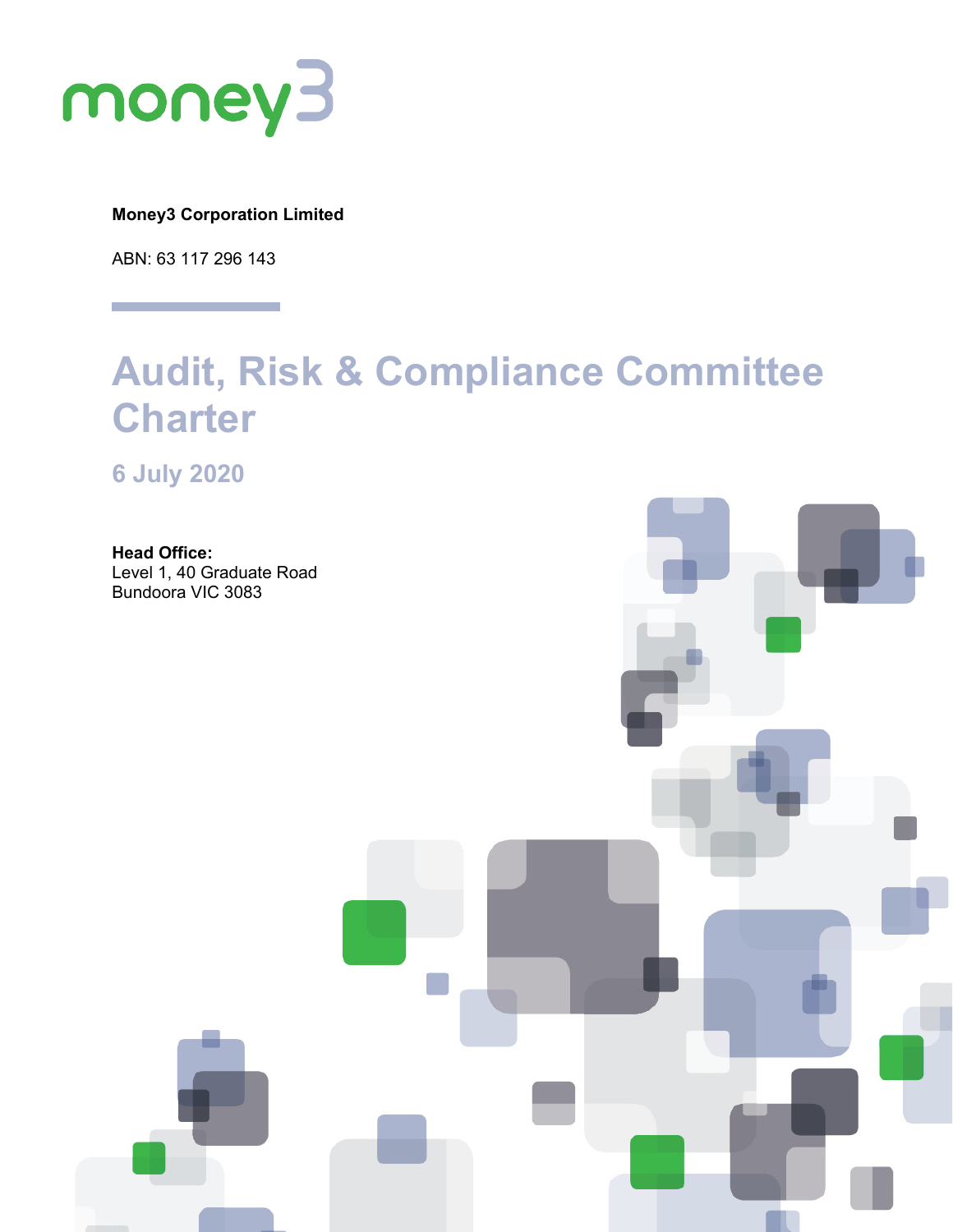### **1. Definitions**

| <b>Term</b>               | <b>Description</b>                                                                                                                                                                                                                                               |
|---------------------------|------------------------------------------------------------------------------------------------------------------------------------------------------------------------------------------------------------------------------------------------------------------|
| <b>Money3 or Company</b>  | Money3 Corporation Limited (ACN 117 296 143) and<br>its' subsidiaries                                                                                                                                                                                            |
| <b>ARRCO or Committee</b> | Audit, Risk & Compliance Committee of Money3<br>Corporation Limited.                                                                                                                                                                                             |
| <b>Regulators</b>         | All government or private bodies charged with the<br>responsibility of regulating the activities of Money 3<br>Corporation Limited or any of its subsidiaries, no matter<br>the jurisdiction. This will include but not be limited to<br>ASIC, ASX, AFRCA, APRA. |

# **2. Related Documentation**

- **Risk Management Policy**
- **Code of Conduct Policy**
- **Human Rights Policy**

# **3. General Scope and Authority**

The Audit, Risk & Compliance Committee is a committee of the Board of Money3 Corporation Limited and is established in accordance with the authority provided in the Constitution. The Board has resolved to establish this committee and to adopt these terms of reference to govern the proceedings and meetings of the Committee.

The primary role of the Committee is to assist the Board in the Company's governance and to discharge its responsibilities to exercise due care, diligence and skill in relation to the Company's:

- reporting of financial information to users of financial reports;
- internal control environment in the areas of safeguarding of assets, legal/regulatory compliance and financial reporting;
- risk management systems including increase risk awareness, develop risk policies and risk appetite for Board approval, monitor risk profiles and make appropriate recommendations to the board regarding mitigation of material risks.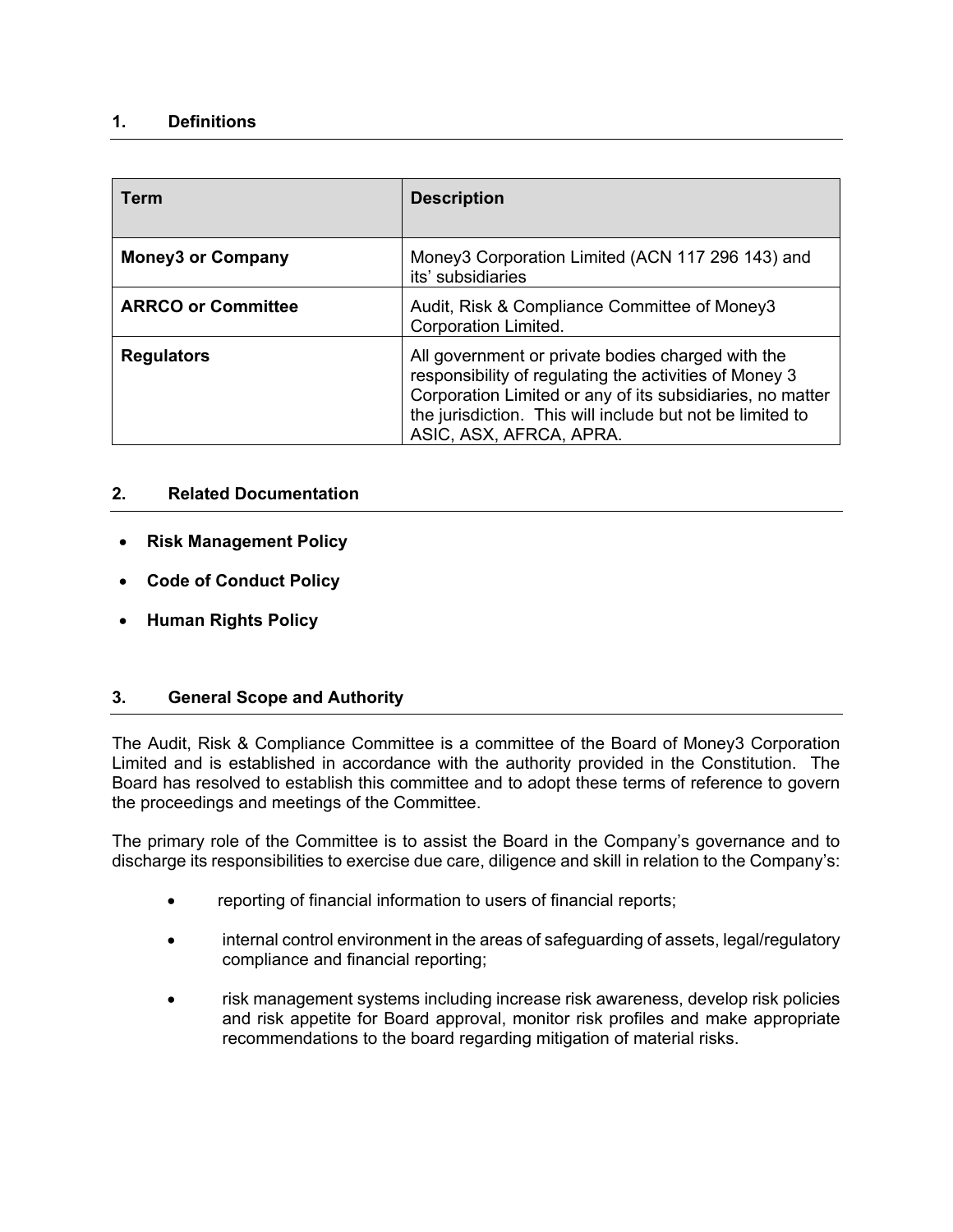#### **4. Composition**

The Committee is to consists of a minimum of 3 directors of the Board, a majority of whom are to be independent non-executive directors where possible taking into consideration the composition of the whole Board. All members (including the Chairman) of the Committee are appointed by the Board. The Chairman of the Committee will be an independent non-executive director who is not the Chairman of the Board. All members of the Committee are to be financially literate. The Chairman of the Board is an ex-officio member of the Committee if not appointed to the Committee. An appointment to the Committee will automatically terminate on that member ceasing to be a director of the Board.

The secretary of the Committee will be the Company Secretary.

A copy of the Committee's Charter is to be made available to shareholders on the Company's website.

#### **5. Meetings**

The Committee shall meet as frequently as required but not less than twice a year. The Committee may also meet at other times during the year to address specific issues referred by the Board and to review financial reports prior to presentation to the Board.

Any member of the ARCCO may call a meeting of the Committee.

A notice of meeting confirming the date, time, venue and agenda shall be forwarded to each member of the Committee in the week prior to the date of the meeting. The notice of meeting will include relevant supporting papers for the agenda items to be discussed.

The quorum for a meeting is 2 members or any greater number determined by the Committee from time to time.

Other Board directors, executives and other parties may attend Committee meetings but only at the invitation of the Chairman of the Committee.

The Committee may conduct meetings without all members being in the physical presence of one another provided that all Committee members involved in the meeting are able to participate in discussion.

The Chairman of the Committee, or his/her delegate, shall report to the Board following each meeting.

Should the Chairman of the Committee be absent from a meeting and no acting Chairman has been appointed, the members of the Committee present at the meeting have authority to choose 1 of their number to be Chairman for that particular meeting.

Minutes of proceedings and resolutions of the Committee meetings shall be kept by the secretary. Minutes will be distributed to all Committee members after preliminary approval has been given by the Committee Chairman.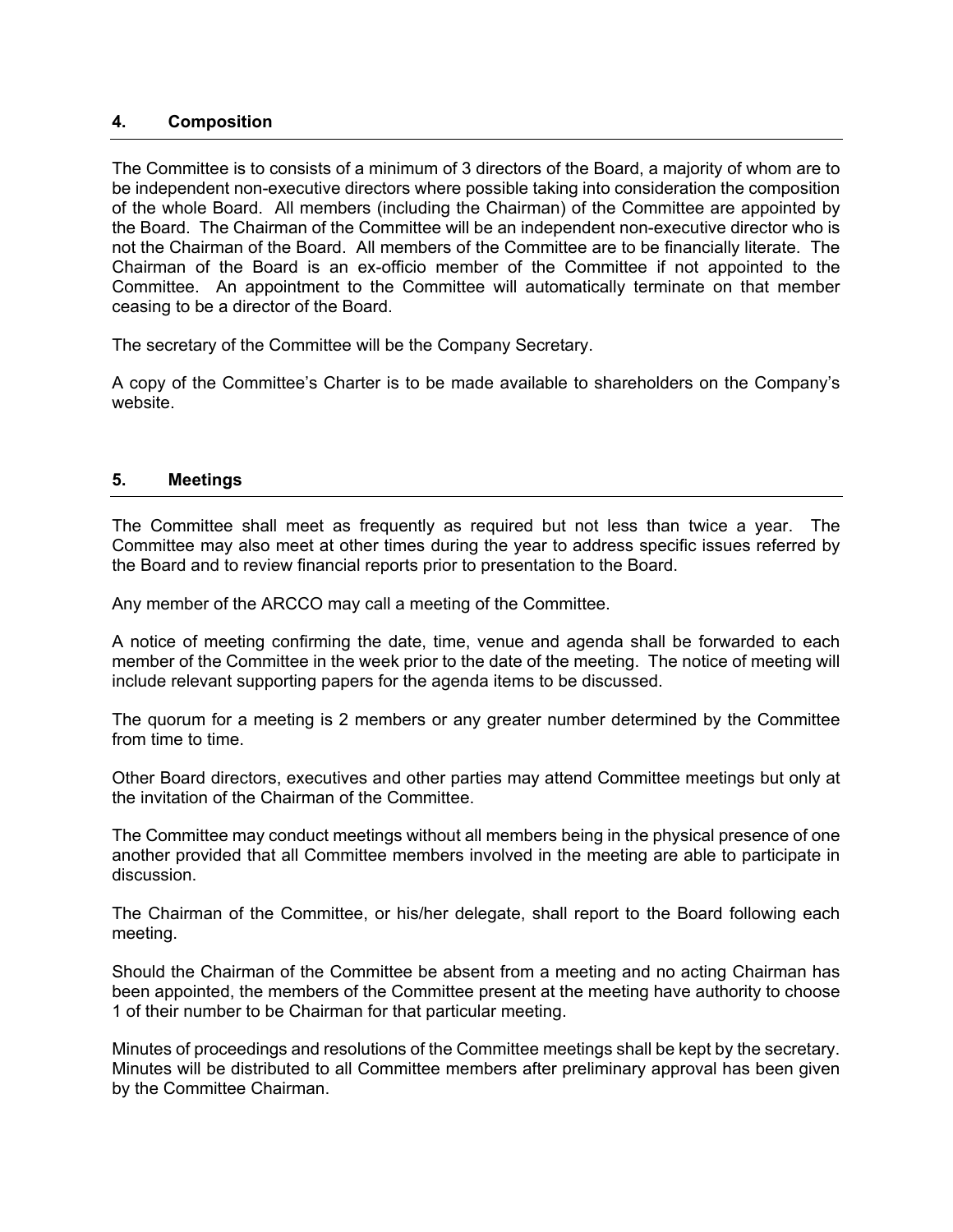#### **6. Authority**

The Committee has the authority to seek any information it requires to carry out its duties from any officer or employee of the Company or related parties and such officers or employees shall be instructed by the board of the entity employing them to cooperate fully in the provision of such information.

The Committee shall maintain free and open communications with the Company's external auditors, internal auditors and management. The Committee will periodically meet with the external auditors without representatives of management present to discuss the adequacy of the Company's disclosures and policies, and to satisfy itself regarding the external auditors' independence.

The Committee also has the authority to consult any independent professional adviser it considers appropriate to assist it in meeting its responsibilities.

The Committee discharges its responsibilities by making recommendations to the Board, however it does not have any executive powers to commit the Board or management to their implementation. The Committee is not responsible for supervising the performance of executives and is not involved in day-to-day operations, management functions or decision making.

#### **7. Duties and Responsibilities**

#### **7.1 External Reporting**

- Consider the appropriateness of the Company's accounting policies and principles and any changes, as well as the methods of applying them, ensuring that they are in accordance with the stated financial reporting framework.
- Assess significant estimates and judgements in financial reports by enquiring of management about the process used in making material estimates and judgments and then enquire of the internal and external auditors the basis of their conclusions on the reasonableness of management's estimates.
- Review management's processes for ensuring the monitoring compliance with laws, regulations and other requirements (including the Australian Accounting Standards, the Corporations Act 2001 (Cth) and the ASX market and listing rules) relating to the external reporting of financial and non-financial information.
- Ensure that a comprehensive process is established by management to capture issues for the purposes of continuous reporting to the ASX.
- Assess information from internal and external auditors that affects the quality of financial reports (e.g.: actual and potential material audit adjustments, financial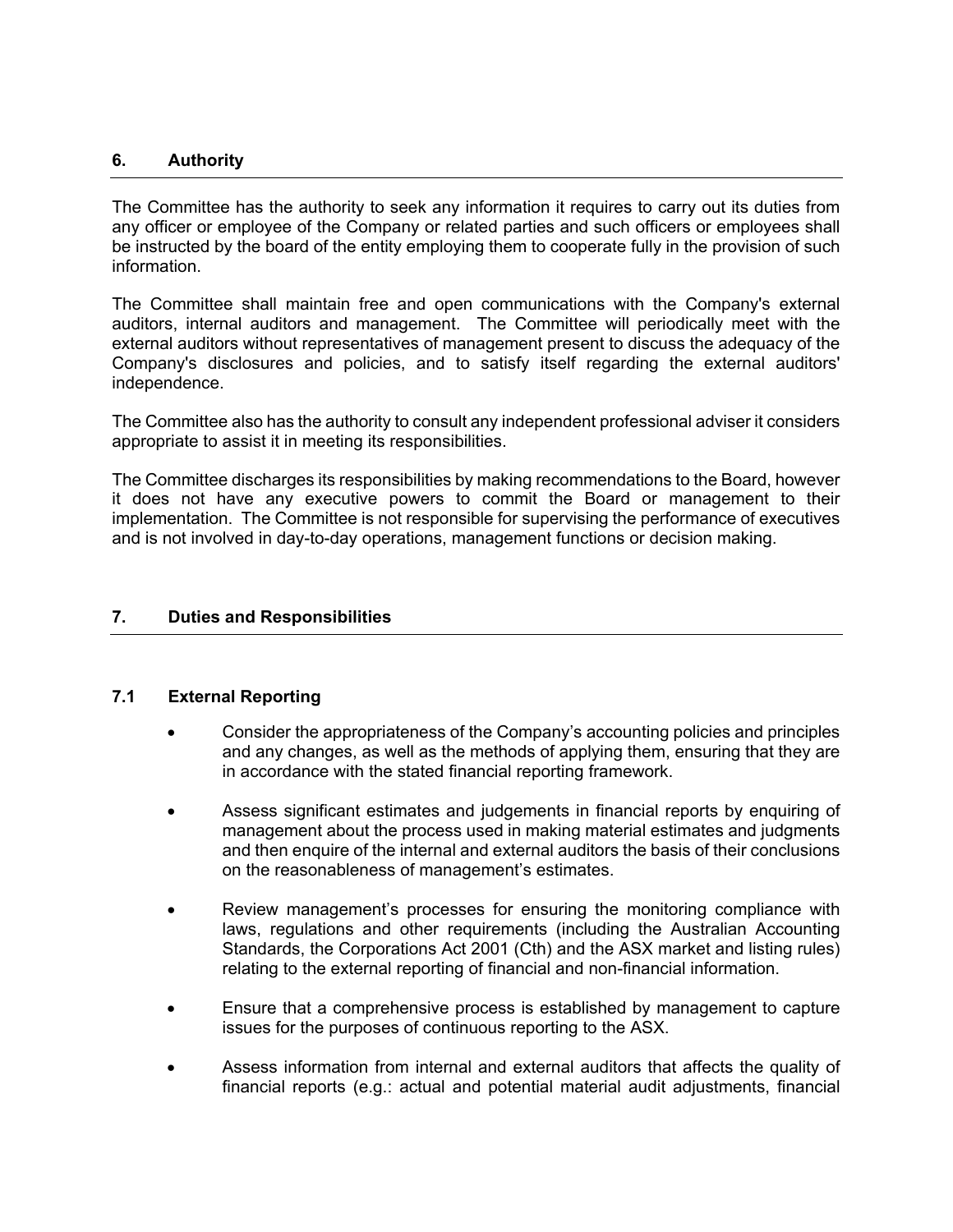report disclosures, non-compliance with the laws and regulations, internal control issues).

- Ask the external auditor for an independent judgment about the appropriateness, not just the acceptability, of accounting principles used and the clarity of the financial disclosure practices used or proposed to be used as put forward by management.
- Review documents and reports to regulators and make recommendations to the Board on their approval or amendment.
- Assess the management of financial and non-financial information in documents (both public and internal) to ensure the information is of a high quality, accuracy and reliability and does not conflict inappropriately with the financial statements and other documents.
- assess internal control systems covering the release of information that has the potential to adversely reflect on the Company's conduct.
- Review the completeness and accuracy of the reporting of the entity's main corporate governance practices as required under the listing rules of any stock exchange where the securities of the Company are quoted.
- Recommend to the Board whether the financial and non-financial statements should be signed based on the Committee's assessment of them.
- Require the MD and CFO to report to the Board whether the Company's financial reports present a true and fair view, in all material respects, of the Company's financial conditions and operational results and are in accordance with relevant accounting standards.

### **7.2 Related-Party Transactions**

Review and monitor the propriety of related-party transactions. Ensure that a register of Related Party Transactions is maintained.

#### **7.3 Internal Control and Risk Management**

- Set the level of risk appetite and management within the Company;
- Preparing and regularly review and updating, if necessary, the Company's Risk Profile.
- Assess the internal processes for determining and managing key risk areas, particularly: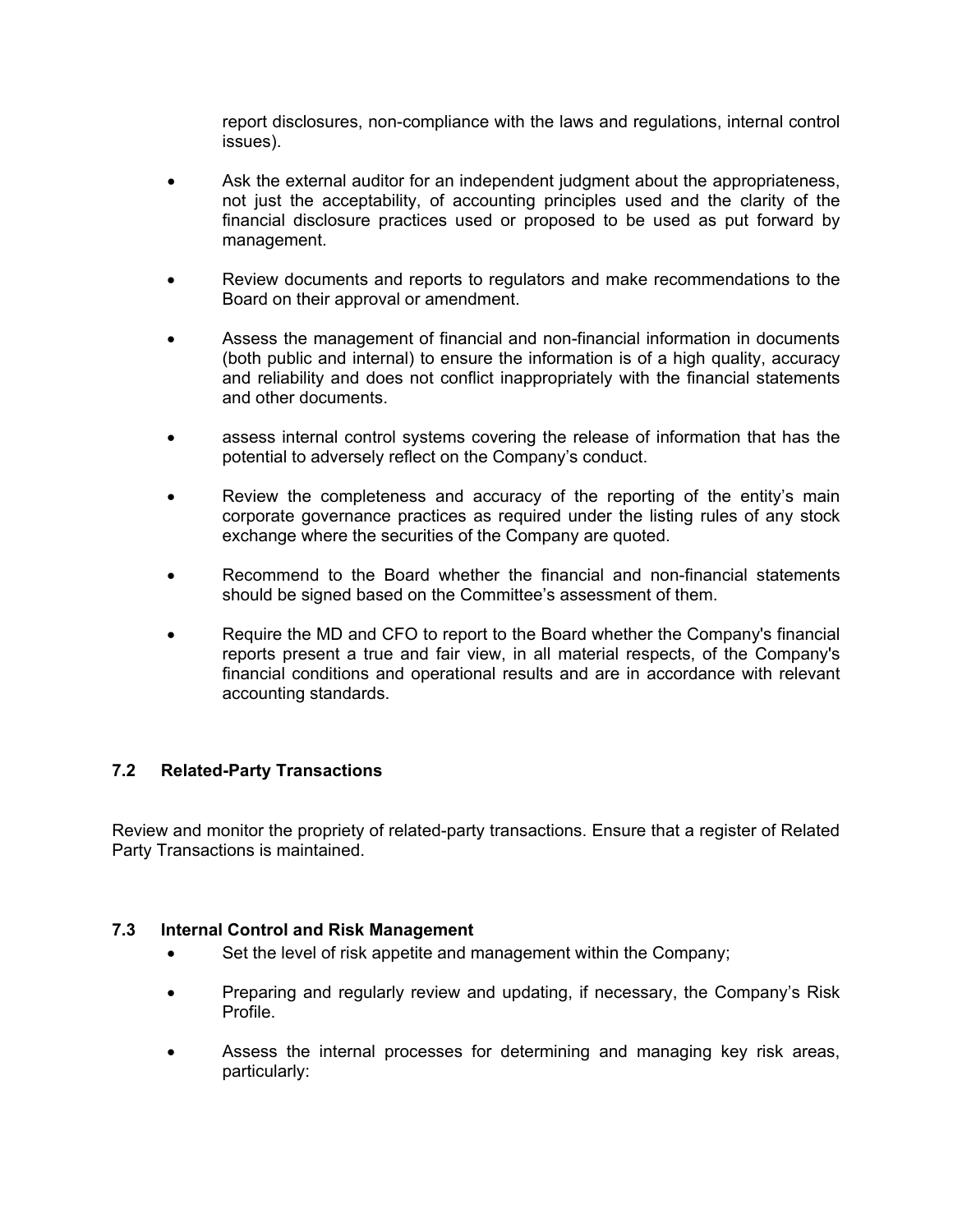- $\circ$  Non-compliance with laws, regulations, standards and best practice guidelines, including environmental and industrial relations laws;
- o Important judgements and accounting estimates;
- o Contractual risks and indemnities;
- o Business & credit licence requirements;
- o Litigation and claims;
- o Technology risk;
- o Credit risk;
- o Operational risk;
- o Environmental & Social sustainability risks;
- o Insurance program;
- o Fraud and theft;
- o Relevant business risk other than those that are dealt with by other specific Board committees;
- Ensuring that the Company has an effective risk management system;
- Receive from management reports on all material suspected and actual frauds, thefts and breaches of laws;
- Setting a materiality level for risk management;
- Receive reports concerning the risk implications of new and emerging risk, legislative or regulatory initiatives and changes;
- Address the effectiveness of the internal control system with management and the internal and external auditors;
- Examine & evaluate the process for assessing and continuously improving internal controls, particularly those related to areas of significant risk;
- Assess whether management has controls in place for unusual types of transactions and/or any potential transactions that may carry more than an acceptable degree of risk;
- Conducting investigations into breaches or potential breaches of internal controls and resulting incidents.
- Assess the independence of the external or internal auditors.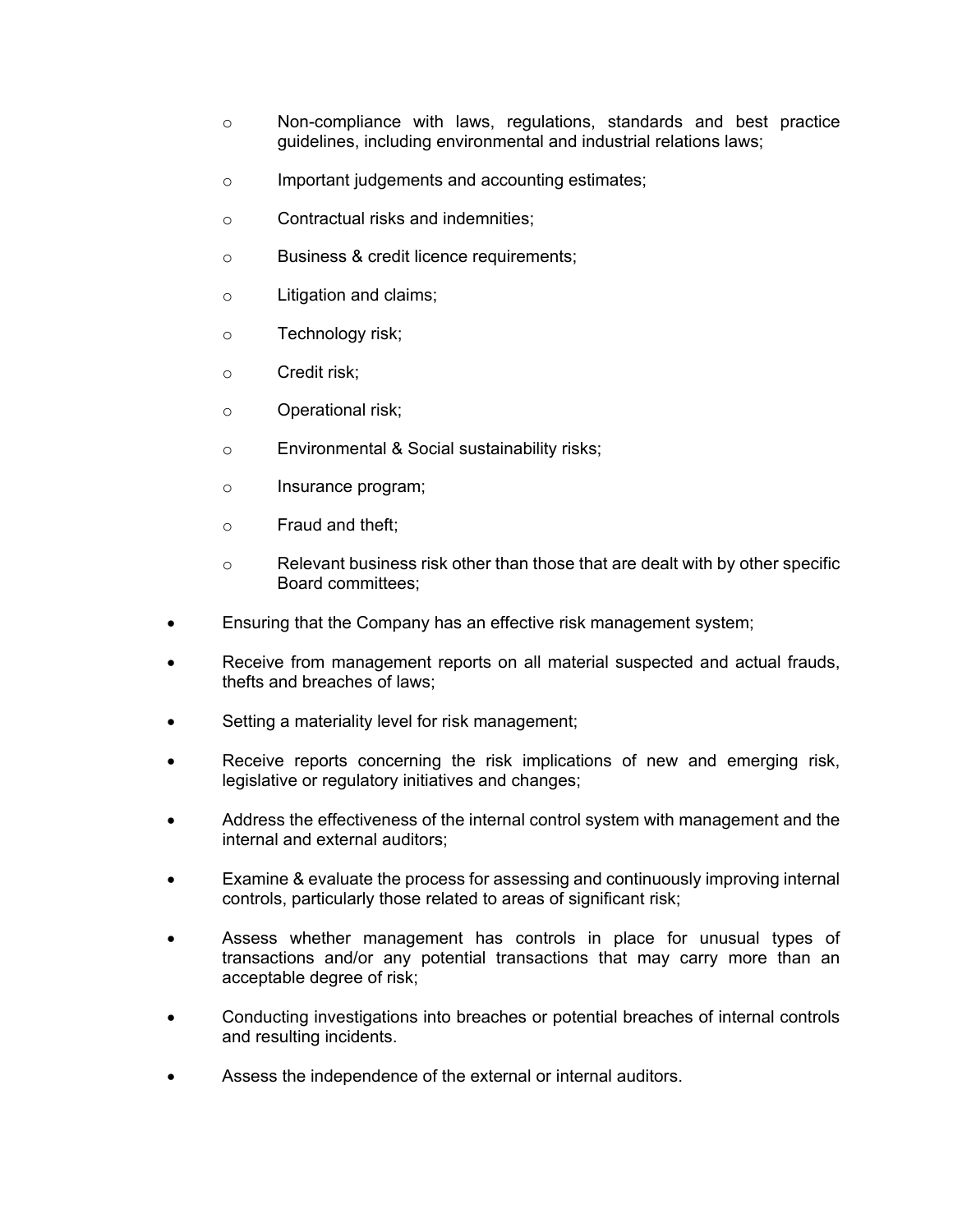- Assess the effectiveness of and compliance with the Company's Policies, including the Code of Conduct;
- Meet periodically with key management, internal and external auditors and compliance staff to understand and discuss the control environment;
- Ensure that the MD and CFO each provide a written statement to the Board that the Company's risk management and internal compliance and control system is operating efficiently and effectively in all material respects.
- Conduct an investigation, if deemed necessary relating to financial matters, records, accounts, adherence to policies or procedures and to report those matters to the board.

#### **7.4 External Compliance Reviews**

- Periodically review 'onsite' activities to ensure compliance with company policies and compliance manuals;
- Review compliance manuals against legislative updates.

#### **7.5 External Audit**

The Board and management need to ensure that the statutory auditor is both independent and seen to be independent. The purpose of an independent statutory audit is to provide shareholders and investors with reliable and clear financial reports on which to base investment decisions. The Audit Committee's external audit responsibilities include:

- making recommendations to the Board on the appointment, remuneration and monitoring of the performance and independence of the external auditor;
- ensuring that any suggestions by management that the auditor needs to be replaced or that the audit needs to be put out to tender are referred to and examined carefully by the Audit Committee with it reporting to the Board on its examination before any decision is made by the Board;
- reviewing the external auditor's fees and be satisfied that an effective, comprehensive and complete audit can be conducted for the set fee;
- at the start of each audit, agreeing on the terms of the engagement with the external auditor;
- inviting the external auditor to attend Audit Committee meetings to, at least, review the audit plan, discuss audit results and consider the implications of the external audit findings for the control environment;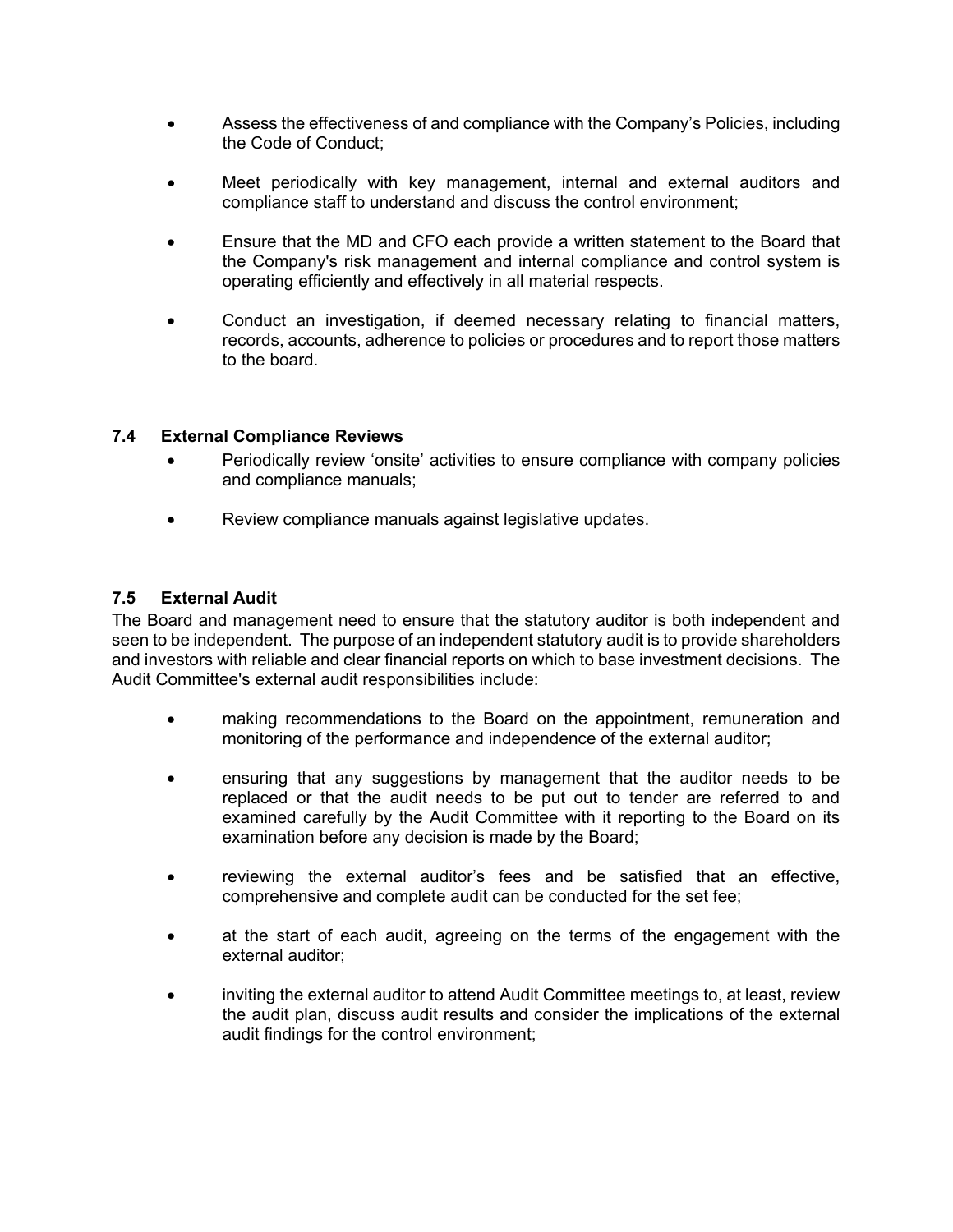- together with the external auditor, reviewing the scope of the external audit (particularly the identified risk areas) and any additional agreed-upon procedures on a regular and timely basis;
- enquiring of the auditor if there have been any significant disagreements with management irrespective of whether or not they have been resolved;
- monitoring management's responsiveness to the external auditor's findings and recommendations, ensuring prompt appropriate remedial action is undertaken;
- reviewing all representation letters signed by management and ensuring that the information provided is complete and appropriate;
- providing the opportunity for the Audit Committee members to meet with the external auditors without management personnel being present at least once a year;
- reviewing the external auditor's independence based on the external auditor's relationships and services with the entity and other organisations that may impair or appear to impair the external auditor's independence.
- Request the external auditor to attend the annual general meeting of the Company.

#### **7.6 Internal Audit**

The Committee is responsible for determining whether an independent Internal Audit function is convened within the Company, with the associated appointment of a Head of Internal Audit or whether the duties and responsibilities of the function will be assumed by the ARCCO and the Company's external auditors. In making this determination, the ARCCO will take into consideration the size of the Company, the complexity of the Company's operations and risk profile.

The role of an internal audit function is to provide an independent assessment of risk and compliance with internal controls. The results of internal audits are to be reported to the CEO, CFO and the Committee on a regular basis. In addition, processes have been put in place to ensure that appropriate follow up actions are taken in relation to significant audit findings and identified areas of risk. The Committee's internal audit responsibilities include:

- Determining whether to appoint internal auditors.
- Approving the appointment, terms of engagement and dismissal of the Head of the Internal Audit function.
- Reviewing the mission, charter and resourcing (including qualifications, skills and experience of all personal; funding and equipment) of the internal audit function;
- reviewing and approving the scope of any internal audit plan and work program;
- monitoring the progress of the internal audit plan and work program and considering the implications of internal audit findings for the control environment;